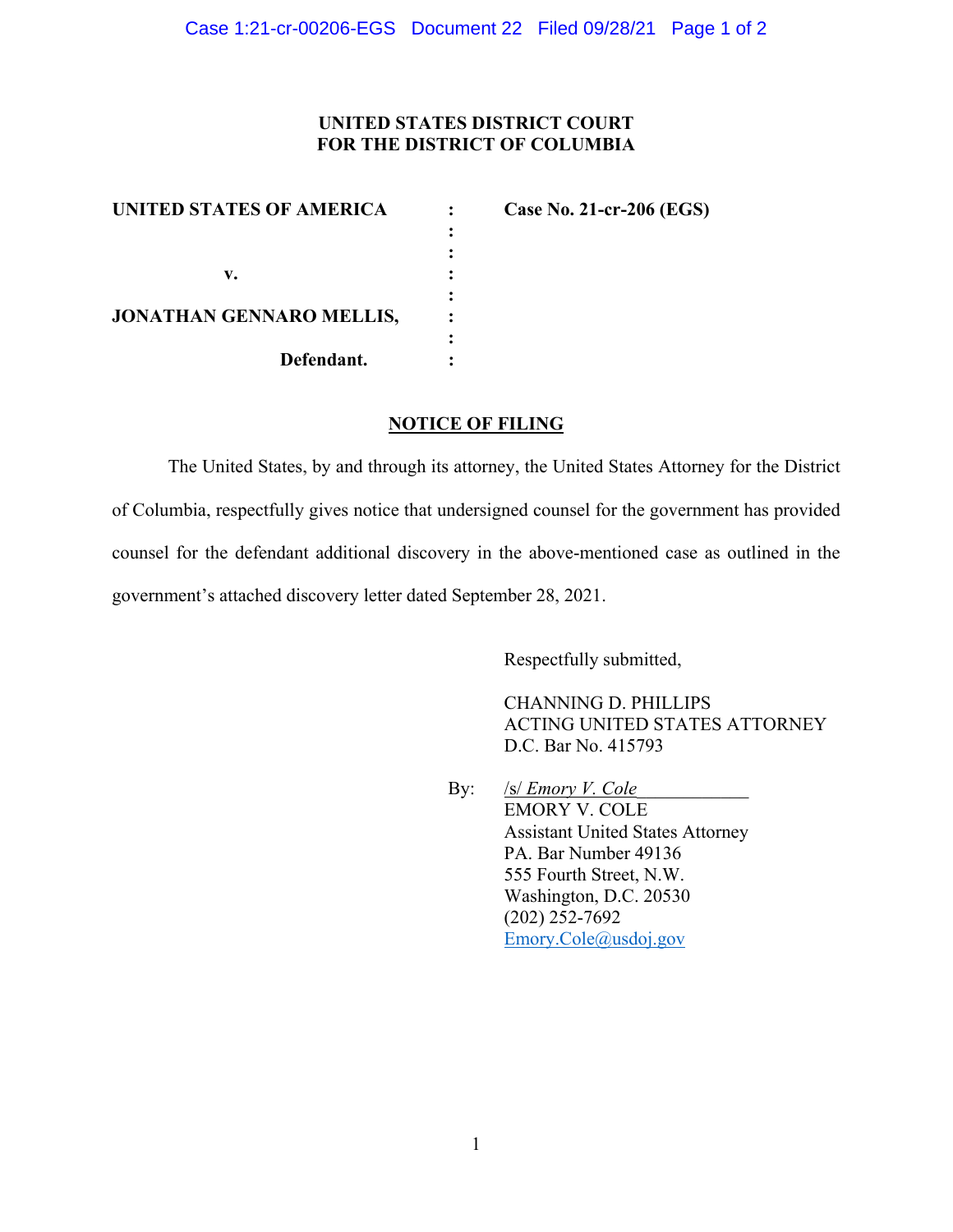## **CERTIFICATE OF SERVICE**

 On September 28, 2021, a copy of the foregoing notice and attached discovery letter were served on defendant's counsel through the Court's Electronic Filing System with the listed attachment provided to counsel through the means described in the discovery letter.

> */s/ Emory V. Cole*  Emory V. Cole Assistant United States Attorney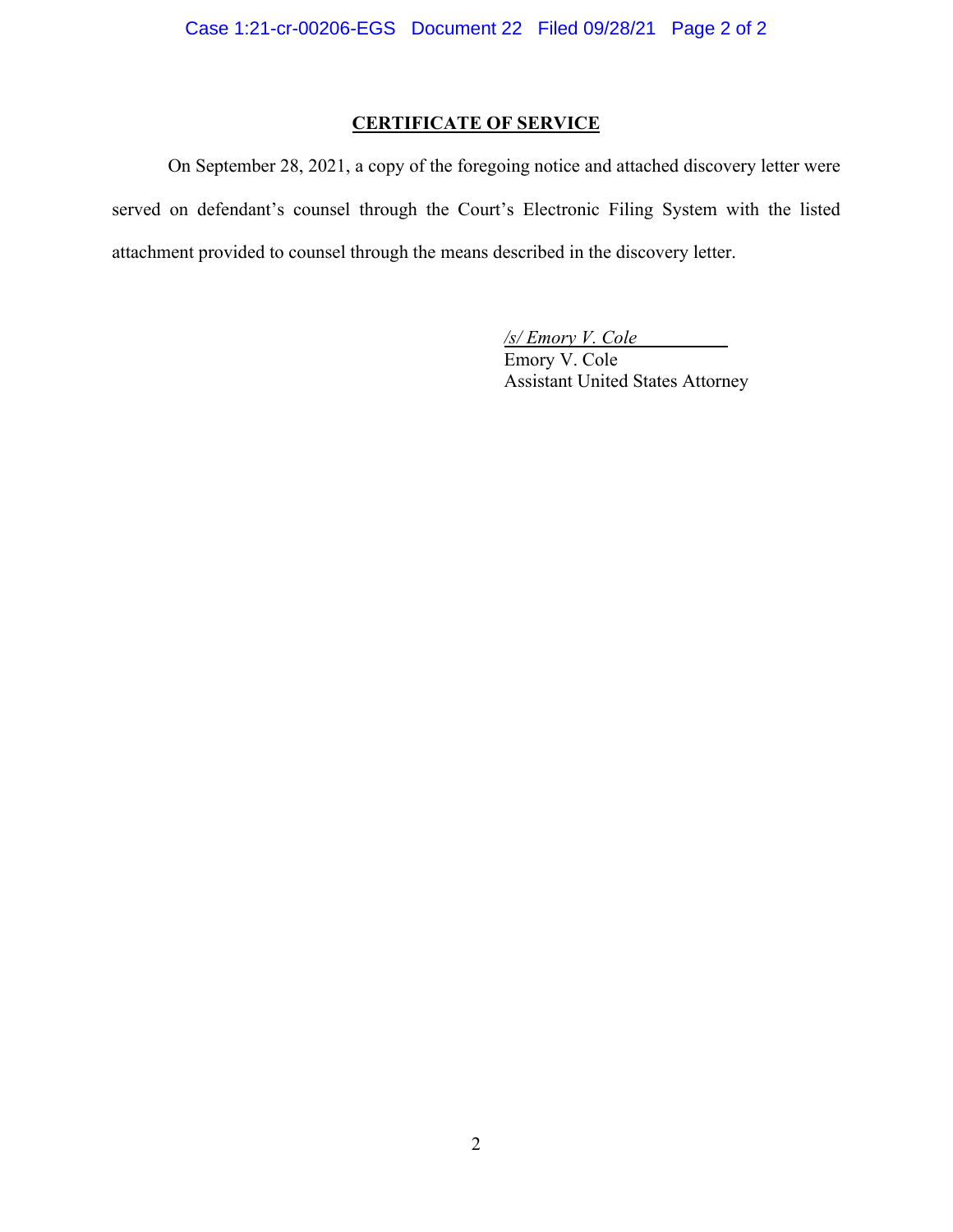#### Case 1:21-cr-00206-EGS Document 22-1 Filed 09/28/21 Page 1 of 2



U.S. Department of Justice

Channing D. Phillips Acting United States Attorney

*District of Columbia*

September 28, 2021

*By USAfx*  Thomas Abbenante 888 17th Street Suite 1200 Washington, DC 20006 202-223-6539 202-223-6625 (fax) tabbenante@aol.com *Counsel for Defendant* 

## Re: *United States v. Jonathan Genarro Mellis*  Criminal No.: 21-cr-206 (EGS)

Dear Counsel:

 As part of our ongoing discovery production in this case, you will receive an invitation via USAFx to download reports from U.S. Capitol Police (USCP) investigations of alleged wrongdoing by USCP officers on January 6, 2021. Officer names, witness names, and complainant names have been redacted. We are working to produce a set of reports that replaces the redactions with unique identifiers for individuals whose names have been redacted. When that process is complete, we will reproduce the documents with the unique identifiers. Additional exhibits from these investigations are forthcoming. At this time, we understand that a small number of investigations are still on-going, and we will provide reports of those investigations on a rolling basis as they are concluded.